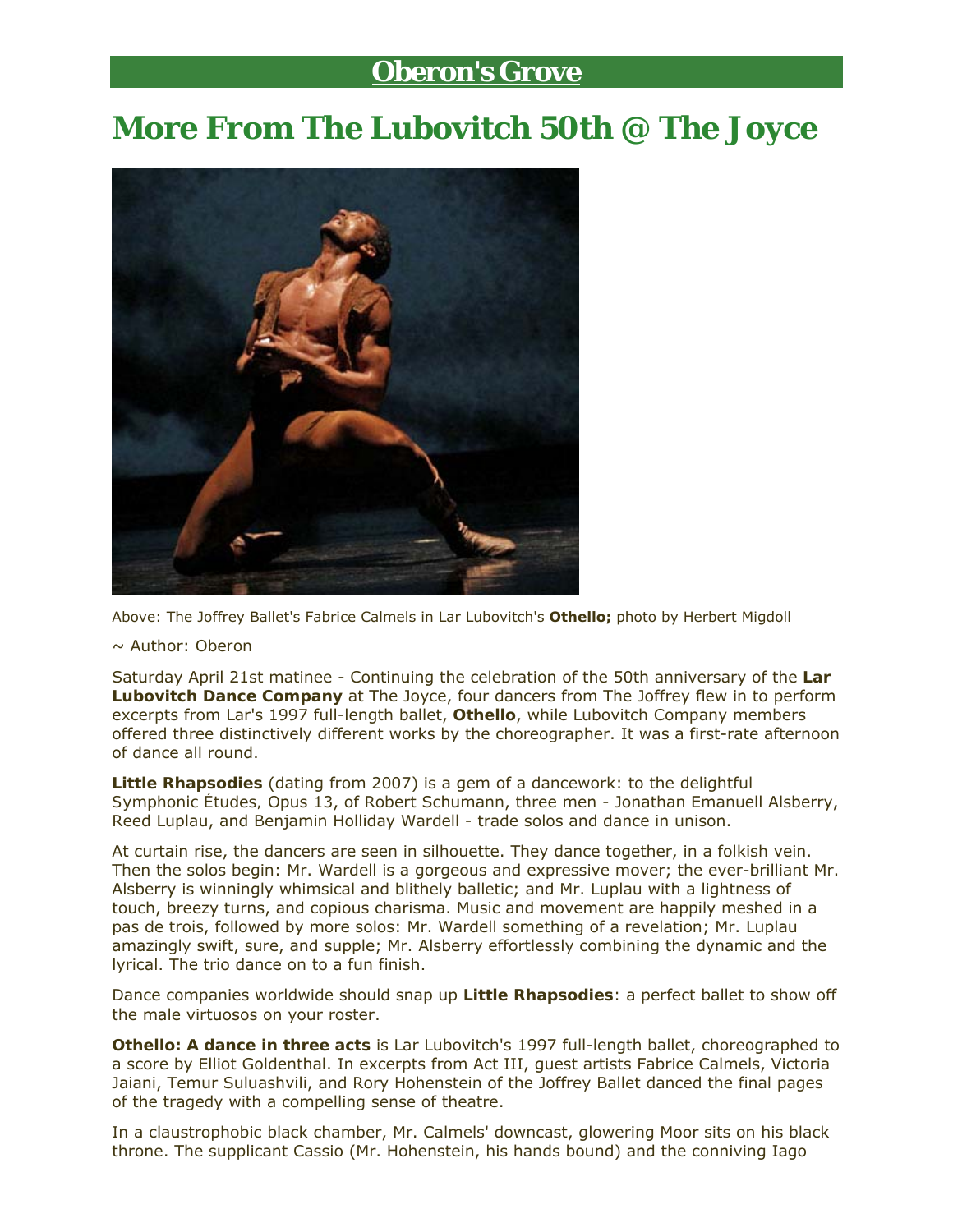(Mr. Suluashvili) get under his skin whilst the incredibly lovely and vulnerable Ms. Jaiani as Desdemona seems unaware of her impending doom. The chilly music says it all.

Ms. Jaiani has a solo, her *en pointe* dancing a vision of grace. Mr. Calmels, his towering stature taking over the stage, displays the anguish of his mixed emotions. In a love/hate duet, he caresses his wife one moment and seems repulsed by her the next.



Mr. Suluashvili's handsome, conniving Iago now continues his machinations to bring about Othello's downfall: in their dramatic scene, Mr. Calmels leaps onto the arms of his throne as Suluashvili's Iago cowers beneath the Moor's wrath (above, in a Cheryl Mann photo). Then the fatal handkerchief is produced. In this scene, composer Elliot Goldenthal makes marvelous use of the saxophone.

Eerie music accompanies Ms. Jaiani's return as Desdemona. Then the composer conjures up an ominously cinematic setting for the final combat between husband and wife. Othello quickly prevails, and - true to Shakespeare's immortal words - '*I kissed thee ere I killed thee' -*passionately kisses Desdemona as he strangles her with the handkerchief.